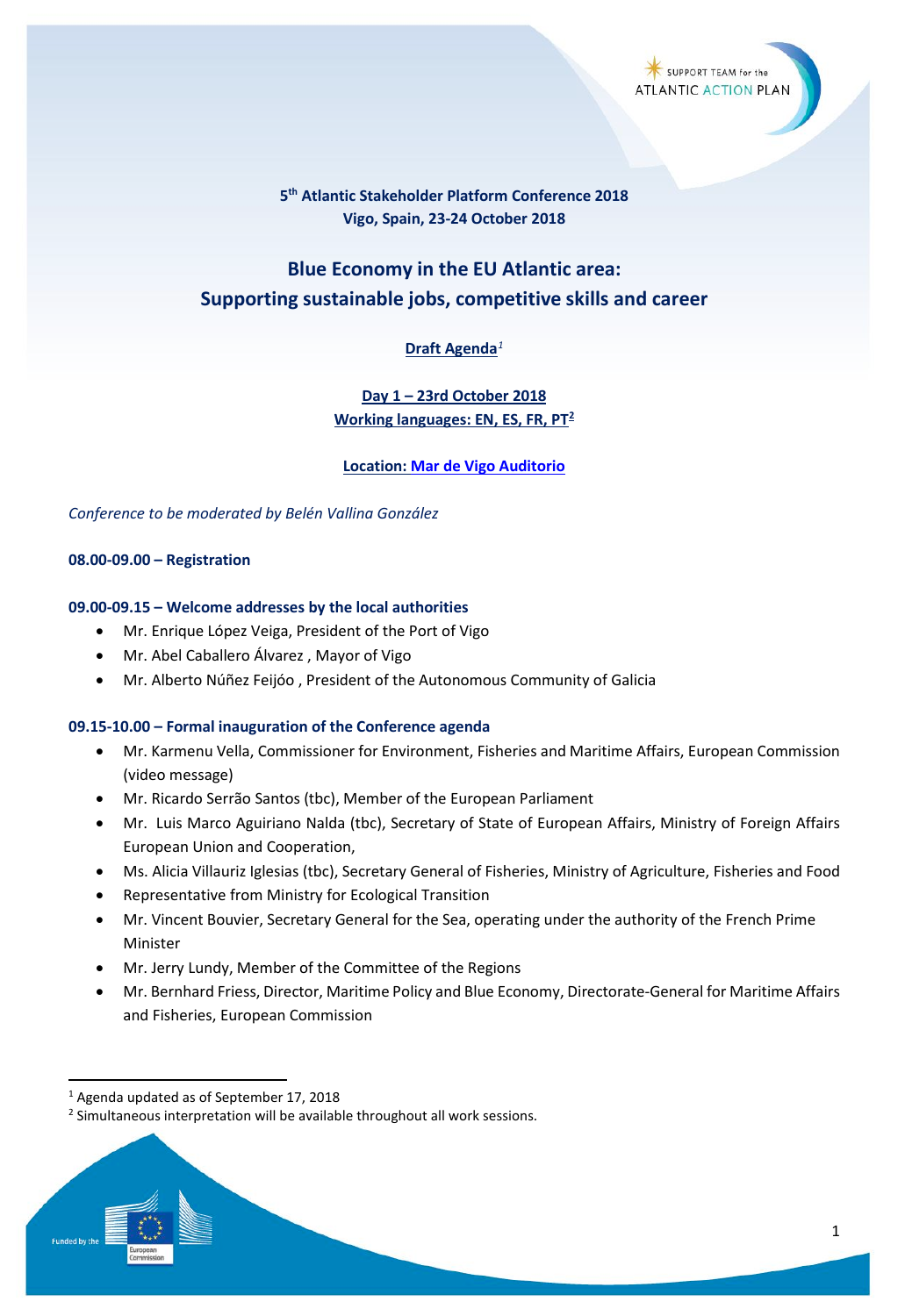#### **10.00-10.30 – Award Ceremony**

The Atlantic Project Awards will be granted to 6 projects that fall in line with the priorities of the Atlantic Strategy and its action plan, namely Entrepreneurship & Innovation, Atlantic Marine and Coastal Environment, Accessibility and Connectivity, Sustainability and International Cooperation, and a Special Award as recognition of outstanding performance in these areas.

#### **10.30-11.15 – Coffee Break and exhibition stands**

An exhibition area will host about 40 exhibition stands (award project winners, networks and organizations, key stakeholders among which workshop organizers, other stakeholders exhibiting documentation, promotional material, and videos) and the Support Team Help Desk.

#### **11.15-13.00 – Plenary opening session**

This session will be structured around two successive panels respectively entitled "Blue jobs of the future" and "Blue Invest in the Atlantic". The first panel will centre on the avenues to pursue a career in the vibrant blue economy of the Atlantic region. Questions such as how to create sustainable blue jobs, how to upgrade skills and embrace innovationwill be at the heart of the discussion. The second panel will feature entrepreneurs with bright ideas to boost innovation in the blue economy. They will pitch their projects in front of a jury of professional investors.

#### **Session A: Blue jobs of the future (50')**

#### Moderated by Ms. Alessia Clocchiatti (DG MARE)

- Ms. Stéphanie Bordenave-Juchereau, University of La Rochelle, "*A blue Biotech Master for a Blue Career*"
- Mr. Carlos Botana Lagarón, Head of Sustainability and Development Policies, Port of Vigo
- Ms. Lucía Fraga Lago, Centro Tecnológico del Mar Fundación CETMAR, "*MATES Blueprint for sectoral cooperation on skills project*"
- Ms. Raquel Costa, Directorate General for Maritime Policy, DGMP, "*The Blue School in Portugal*"

Questions and Answers

#### **Session B: Blue Invest in the Atlantic (55')**

#### Moderated by Ms. María Muñoz (Spain ERDF Managing Authority)

- Mr. Christos Economou, Head of Unit, Sea-basin strategies, Maritime Regional Cooperation and Maritime Security, Directorate-General for Maritime Affairs and Fisheries, European Commission
- 1<sup>st</sup> Pitching Session
- Mr. Sébastien Mounier, CFO of Okahinawave, TED Talk "how I scaled up my company"
- 2<sup>nd</sup> Pitching Session

Questions and Answers

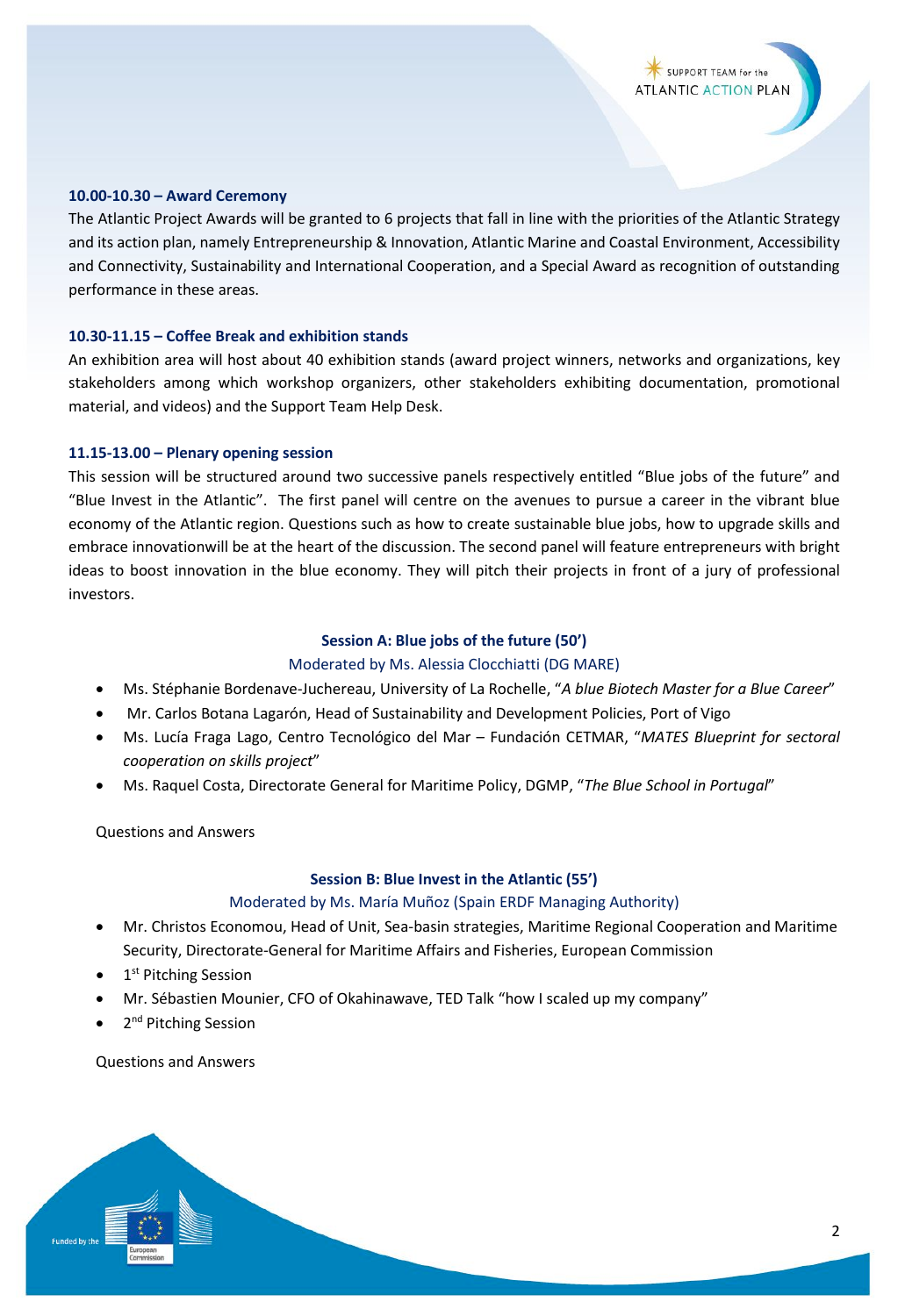

# **13.00-14.00 – Lunch and exhibition stands**

# **14.00-17.30 – Matchmaking and B2B meetings forum - dedicated session organized by Europe Enterprise Network[3](#page-2-0)**

A half-day business-to-business (B2B) networking session, organised by the Enterprise Europe Network, will bring together managers of maritime business, entrepreneurs and a related community of professionals looking for partners to take their projects forward.

Participants will have the possibility to share their partnership offers or requests and schedule meetings in advance.

**17.30 – Conference cocktail**

<span id="page-2-0"></span><sup>&</sup>lt;sup>3</sup> The registration for the matchmaking and B2B meetings is no[w Open.](https://aspc.b2match.io/)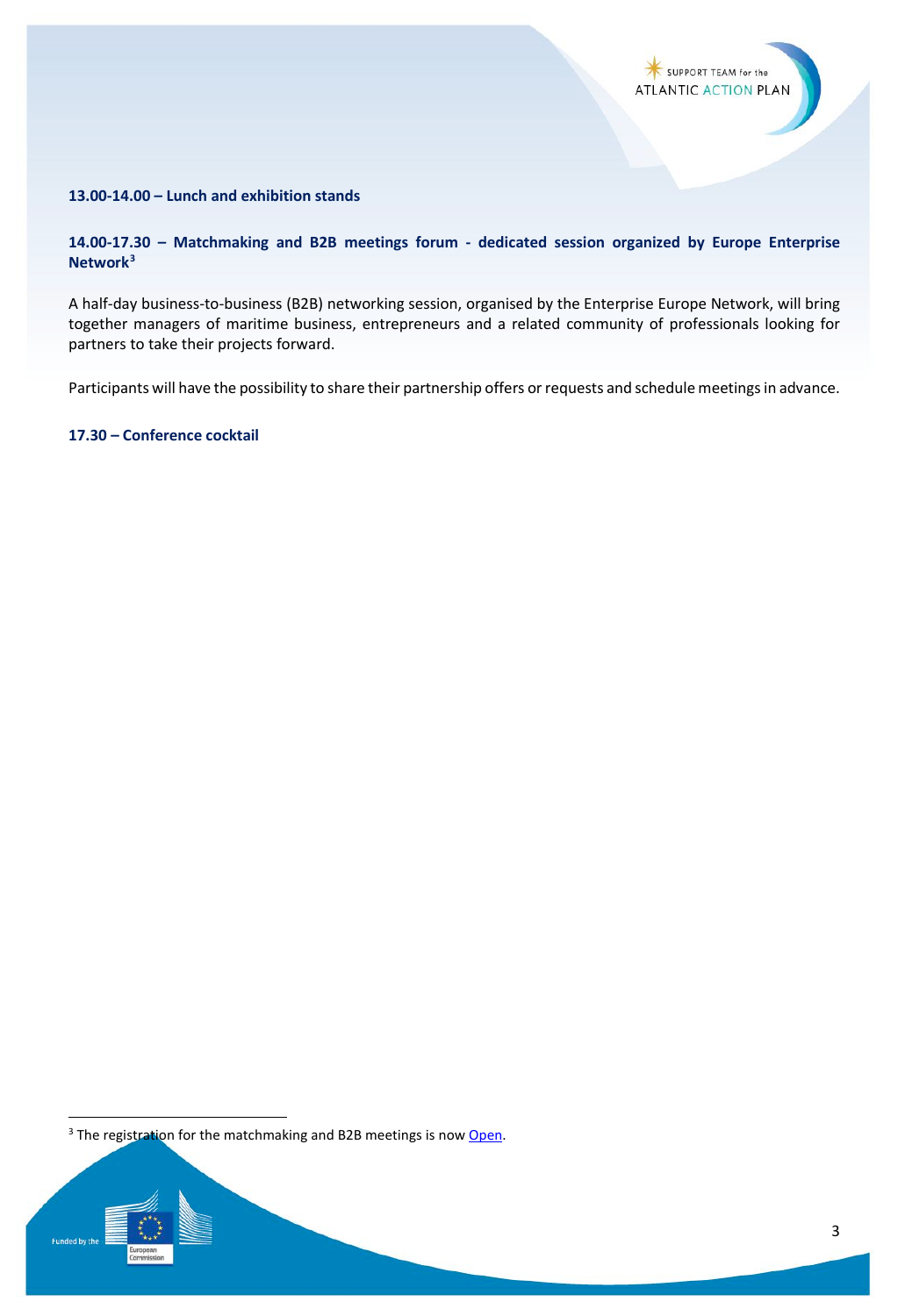### **Day 2 - 24th October 2018**

#### **09.00-09.30 – Information session on ERDF post 2020, DG REGIO**

#### **09.30-10.30 – Atlantic Area Programme**

This session will be dedicated to the contribution of the Atlantic Area Programme to the Atlantic Action Plan, including presentation of good investment practices to the blue economy in skills, employment and innovation.

#### **10.30-11.00 – Coffee Break, exhibition stands**

#### **11.00-12.30 – First round of five parallel workshop sessions**

#### **Workshop 1A: Training, Youth Employment and New Technologies**

#### **Organiser**: Instituto Social de la Marina (ISM)

**Summary**: The workshop organized by the Instituto Social de la Marina (ISM), a public agency under the supervision of the Ministry for Employment and Social Security, revolves around the presentation of the Institute and especially its maritime and healthcare professional training aimed at sea workers. Initially the ISM's goals, challenges and values will be discussed. Afterwards, the workshop will elaborate on the ways in which ISM's training will allow sea workers to obtain the required qualifications or certifications in order to perform determinate functions and tasks on board as well as to acquire further capacities to increase their professional abilities. Finally, opportunities to promote and boost youth employment will be identified. During the presentation, particular emphasis will be placed on the added value of the use of new technologies in ISM's training program.

#### **Moderator**: (tbc)

**Speakers**: (tbc)

#### **Workshop 2A: Entrepreneurship and Atlantic Youth: the way forward**

#### **Organiser**: Conference of Atlantic Arc Cities

**Summary**: This workshop will examine opportunities currently open for Atlantic Youth within European funding to start or to foster their careers in the Maritime sector. Thus, the programme Erasmus for the Young Entrepreneurs and the project Atlantic Youth Creative Hubs will be presented. Erasmus for Young Entrepreneurs is a cross-border exchange programme, which gives new or aspiring entrepreneurs the chance to learn from experienced entrepreneurs running small businesses in other Participating Countries.

The exchange of experience takes place during a stay with the experienced entrepreneur, which helps the new entrepreneur acquire the skills needed to run a small firm. The host benefits from fresh perspectives on his/her business and gets the opportunity to cooperate with foreign partners or learn about new markets.

#### **Moderator**: (tbc)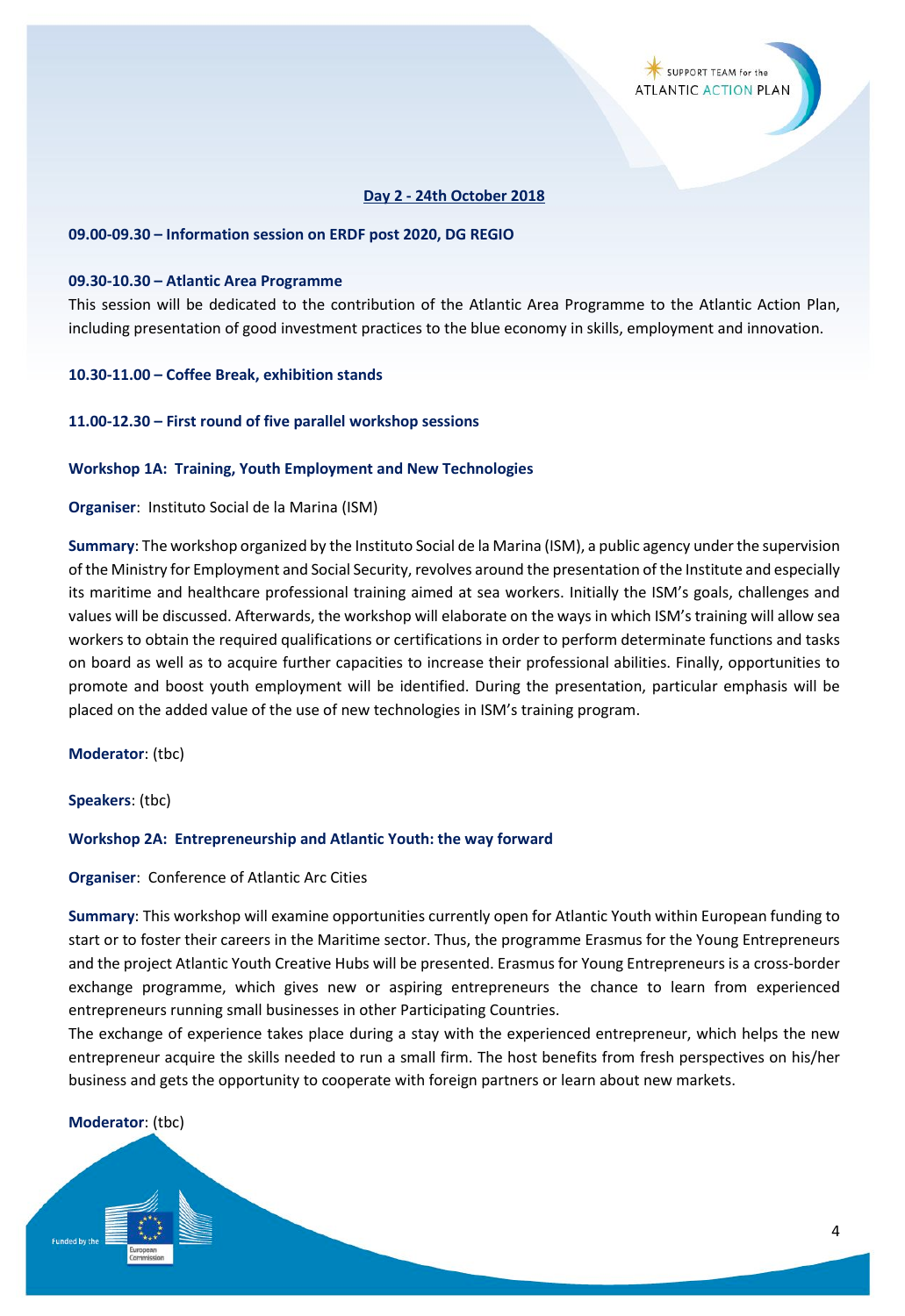

#### **Speakers**: (tbc)

#### **Workshop 3A: SpilLess - An innovative approach to help clean oil spills**

**Organiser**: CIIMAR - Interdisciplinary Centre of Marine and Environmental Research

**Summary**: The workshop is going to discuss an innovative approach to help clean oil spills that is being developed in the framework of the project SpilLess, i.e. a first-line response to oil spills based on native microorganism cooperation, which is financed by EMMF. The workshop will give an overview of the project concept, present the advantages of using native microorganisms and autonomous vehicles to respond to pollution events and explain how the new approach can be used in a real oil spill scenario. The event will be moderated by a Journalist and Design Thinking specialist with the aim to promote interactive exchanges with the audience. Special attention will also be given to the feedback of relevant stakeholders (oil production industry and transport, commercial port administrations, legal authorities in charge of clean-up activities) on the possible implementation of the SpilLess solutions in case of oil spill incidents that may occur inside ports, around industrial and extraction facilities, or during transport activities.

**Moderator**: Mr. Nuno Vargas, Digital Strategist, Designer, Journalist

#### **Speakers**:

- Ms. Ana Paula Mucha, Researcher, CIIMAR, University of Porto, Portugal
- Mr. Eduardo Silva, Professor, School of Engineering, Porto Polytechnic Institute/ Coordinator, Centre for Robotics and Autonomous Systems at INESC TEC
- Mr. Daniel Rey, Professor in Stratigraphy, University of Vigo

#### **Workshop 4A: Marine litter: From a global environmental challenge to a job creation driver**

#### **Organiser**: CETMAR - Centro Tecnológico del Mar

**Summary**: The workshop focuses on four collaborative initiatives that bring together representatives of the research community, academia, public administration, NGOs and the industry, who deal with the tackling of marine litter challenges. During the event, presentations on the above projects are going to take place, showcasing those aspects that can foster an innovative market for business in the framework of a Blue Economy. To this end, the workshop, whose objectives are clearly aligned with those of Priority 1 and Priority 2 of the AAP, a) will demonstrate the strong need to make the best use of private and public actors in an effort to tackle environmental problems and turn this environmental challenge into an opportunity for blue growth, new careers, business and job creation in the Atlantic Area; b) will locate technological and knowledge gaps that deserve additional collaborative work and joint actions as the basis for fostering new innovative collaborative initiatives.

#### **Moderator**: (tbc)

#### **Speakers**: (tbc)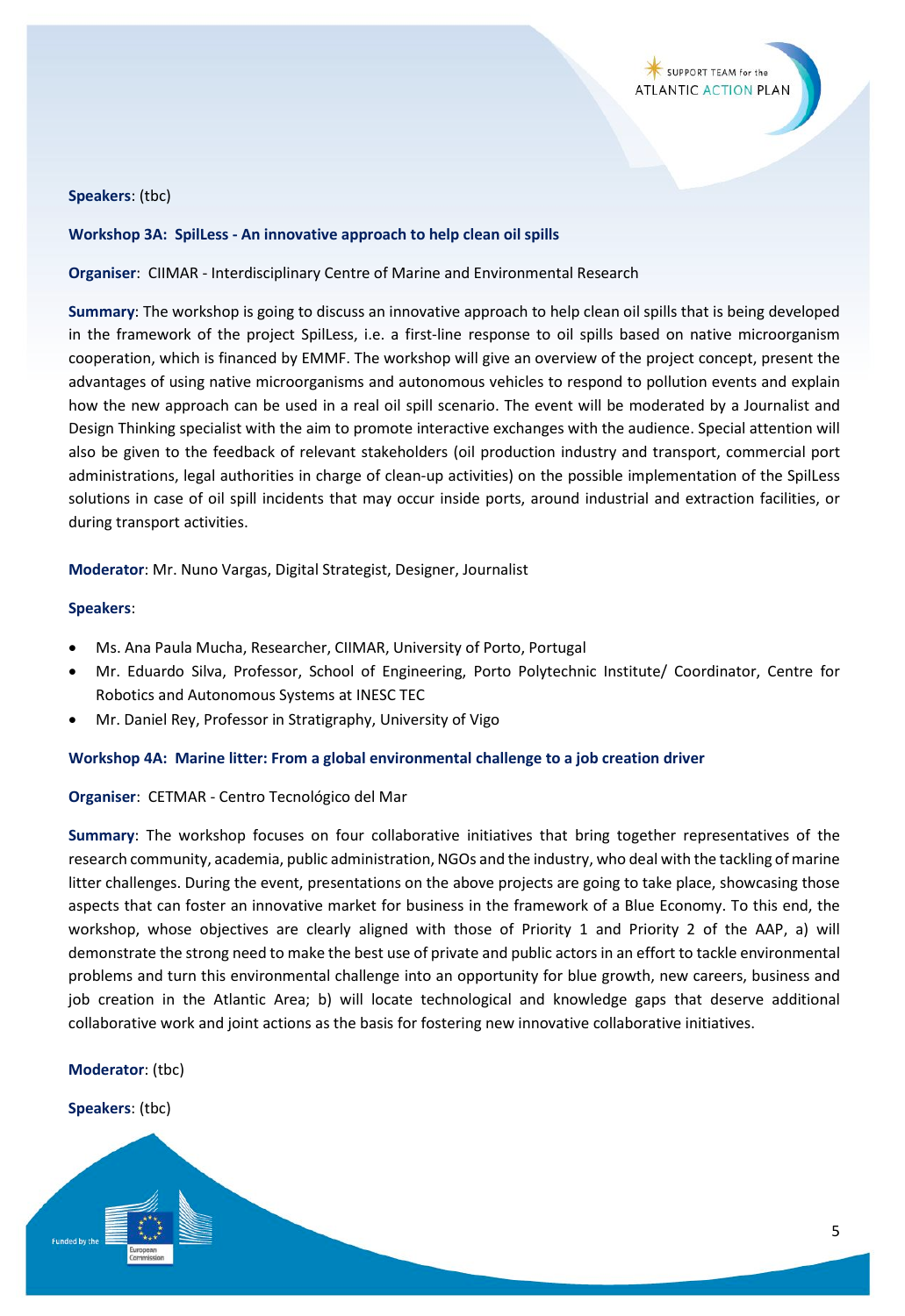# **Workshop 5A: Enhancing Blue Careers in Blue Ports promoting competitiveness and social innovation within the blue growth strategy: Best practice**

#### **Organiser**: Authority of Port of Vigo

**Summary**: The workshop will address the Blue Economy approach in relation to Ports and their hinterland. Both can be considered as hubs carrying out economic, social and environmental activities that will require new specialised knowledge and skills to be identified and provided to the people as soon as possible. The moderator will lead through the workshop based on her experience and will contribute to achieving the expected outputs by initiating a debate among speakers and the audience. The Port of Vigo is going to make a presentation on the implementation of its own Blue Growth Strategy, focusing on its working area named "blue careers". Blue Fish Europe will explain the future requirements for the economic activities carried out by the Port hinterland regarding economic, social and environmental sustainability and discuss the different initiatives in which they are involved. The University of La Rochelle will present its transregional experience, namely its Atlantic Master on biotechnology. The speakers will all share with the audience relevant lessons learned and best practices.

**Moderator**: Ms. Annina Cristina Bürgin Piñeiro, Managing Director, MarInnLeg (Center of Innovation in Maritime and Fisheries Legal Studies)

#### **Speakers**:

- Mr. Carlos Botana Lagarón, Head of Sustainability and Development Policies, Port of Vigo
- Mr. Javier Touza, President, Blue Fish Europe and Grupo Golden/ CEO of Chymar S.A.
- Ms. Stéphanie Bordenave-Juchereau, Associate Professor, University La Rochelle

#### **11.00-12.30 – Meeting of the managing authorities of EU funds in the Atlantic** (closed session)

Working meeting dedicated to managing authorities of European Structural and Investments Funds (ESIF): "*Contribution of ESIF programmes to the implementation of the Atlantic Action Plan"*

#### **12.30-13.30 – Lunch and exhibition stands**

#### **13.30-15.00 – Second round of five parallel workshop sessions**

# **Workshop 1B: Attracting talent to the maritime technologies' careers: the MATES strategy and Business to Sea experience**

#### **Organiser**: CETMAR - Centro Tecnológico del Mar

**Summary**: The workshop is going to start with a general overview of the MATES project, with the aim to bridge the gap between the skills needs and the training offer addressing the value chains of shipbuilding and maritime renewable off-shore energy. More specifically, it will describe how MATES intends to deliver sector-specific solutions using an industry-led framework to develop a skills strategy that addresses the main drivers of change. The presentations will further discuss how MATES intends to focus on raising public awareness about the maritime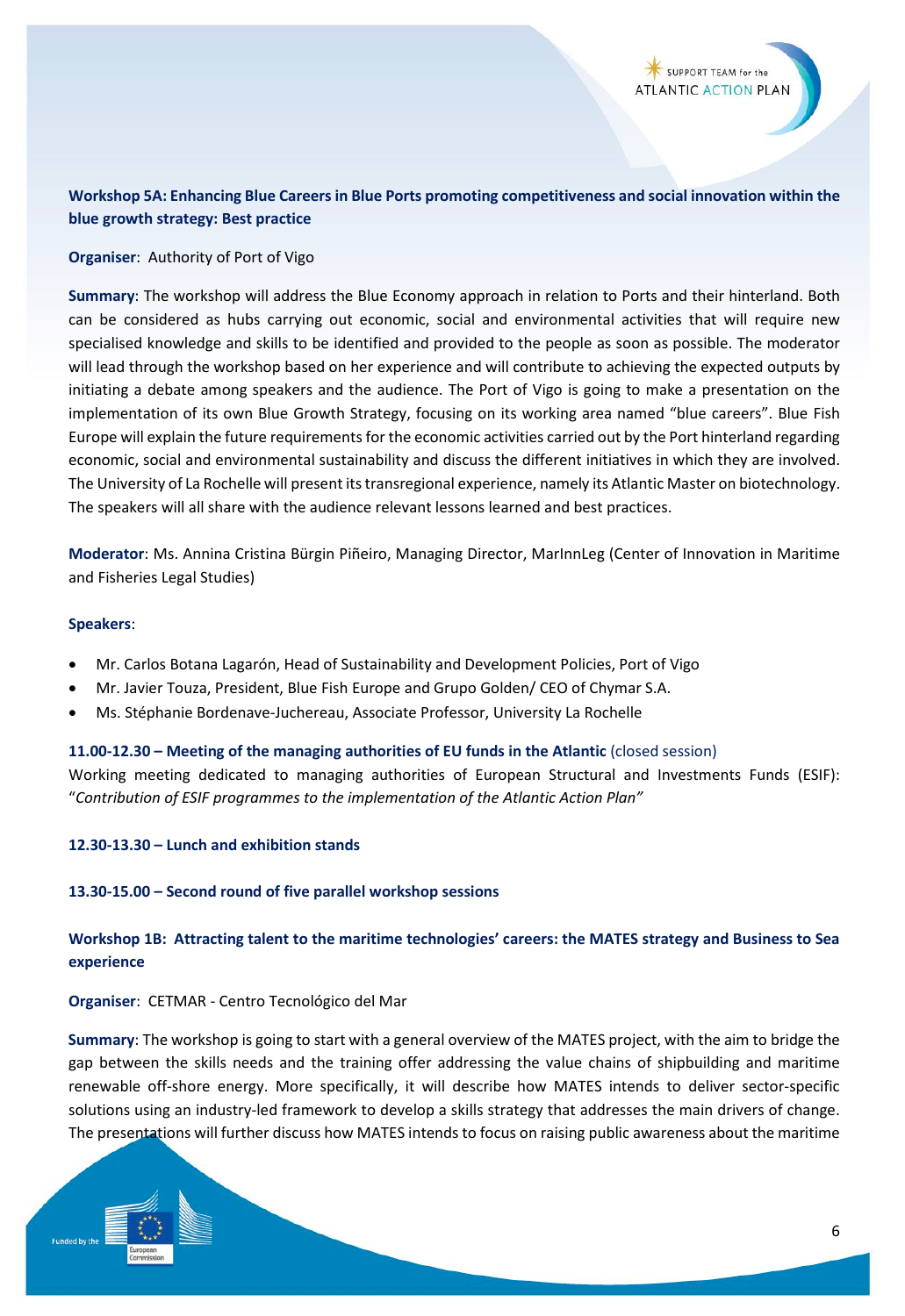industry's careers, in order to attract talent and youngsters to the future maritime professions. Special attention will also be given to ways of boosting female participation in the maritime sector as well as promoting gender balance and inclusiveness in the skilling strategy that will result from the project activity. To this end, the conclusions of the annual meeting of the Spanish association of researchers and technologist women will also be presented (on the issue of women participation and visibility in the maritime sector). Finally, the workshop will describe the methodology established to widen the impact of the project in order to promote a Europe-wide network of relevant projects, initiatives, interested organisations and experts.

**Moderator**: Ms. Lucía Fraga Lago, Head of the Training Department, CETMAR

# **Speakers**:

- Ms. Amaya Soto Rey, Project Officer, Centro Tecnológico del Mar, Fundación CETMAR
- Ms. Ana Jesús López Díaz, Associate Professor, Department of Mechanical Engineering, University of A Coruña
- Mr. Rui Azevedo, Secretary-General, Fórum Oceano

# **Workshop 2B: The European Atlas of the Seas and EMODnet: Two powerful tools for professionals in the maritime sector**

# **Organiser**: European Marine Observation and Data Network (EMODnet)

**Summary**: This workshop will focus on the indispensable skills young professionals should develop in the 21st century, in the context of innovation and blue economy. Through the presentation of EMODnet and the European Atlas of the Seas, the participants will have an overall idea on 1. the challenges we are facing in accessing highquality marine data, 2. the best practices EMODnet and the European Atlas of the Seas are putting in place to make marine data more accessible for a wide range of users in the context of blue growth, 3. the indispensable skills professionals can develop with these two resources. During the workshop special attention will also be given to the opportunities to benefit from EMODnet and the European Atlas of the Seas resources and activities with a number of use cases and examples.

# **Moderator**: (tbc)

**Speakers**: (tbc)

**Workshop 3B: Challenges European fisheries face in the context of the Atlantic: supporting the communities, supporting the future** 

**Organiser**: Consellería do Mar – Xunta de Galicia

**Summary:** The workshop examines the main challenges Atlantic fishermen face nowadays. A first challenge is linked to slow population renewal. As European fisheries suffer from diminishing numbers of young professionals, the seminar will focus on said demographic trend and particularly stress the importance of integrating women in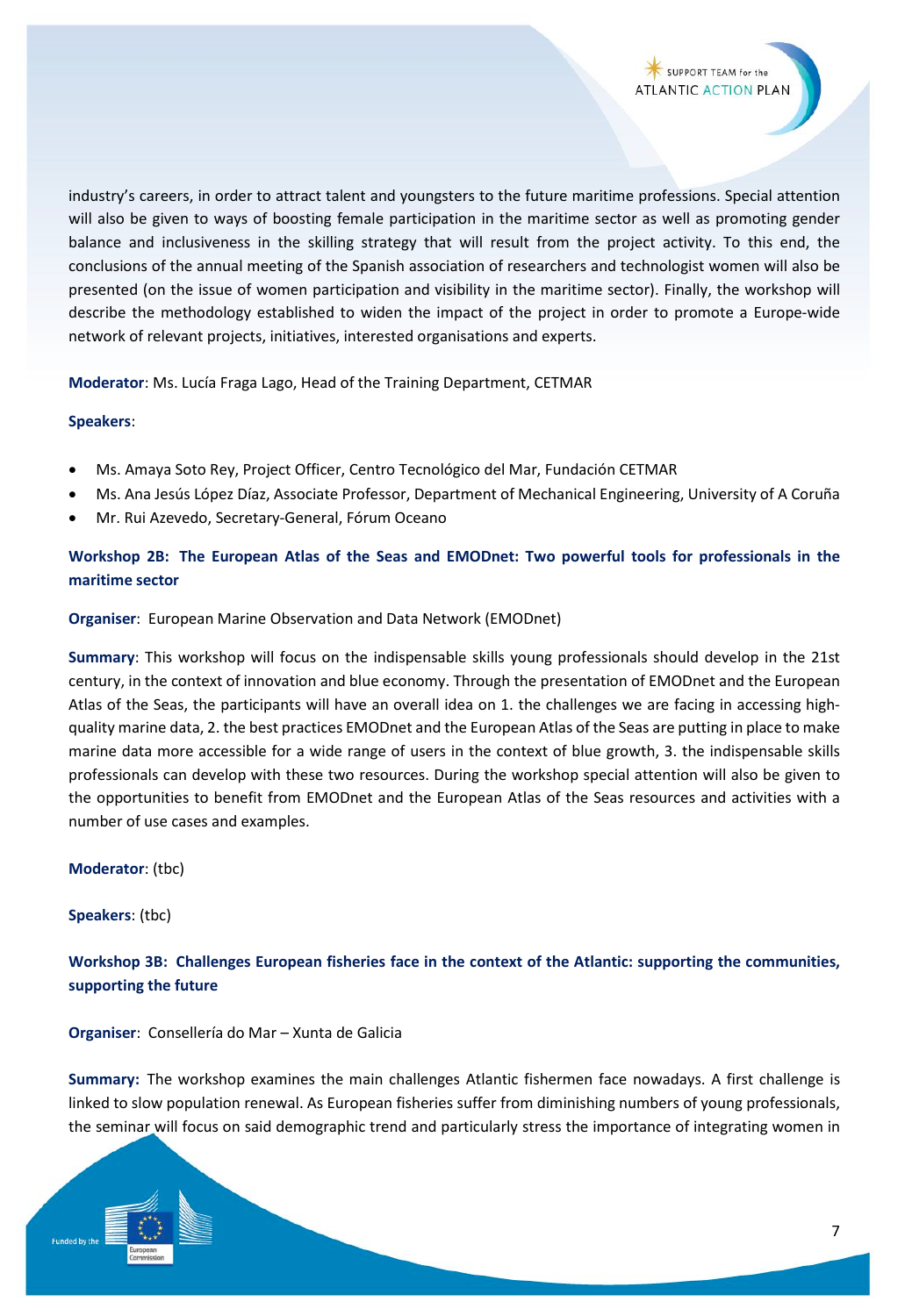the fisheries sector, evaluated from a good practice point of view. Secondly, the seminar will address the Brexit challenge. The designated expert will provide accurate data on progress and plans concerning the population of European fishermen. Finally, the workshop will discuss two of the most challenging aspects of the new Common Fisheries Policy: the landing obligation and the multi-annual planning on fisheries.

### **Moderator**: Mr. Javier Garat, President, Europêche

### **Speakers**:

- Ms. Rita Míguez de la Iglesia, President, National Asociation of Women in Fisheries activities (ANMUPESCA)/ President, Fishermens´guild
- Mr. Gerard van Balsfoort, President, European Fisheries Alliance (EUFA)
- Mr. Ernesto Penas Lado, Senior Advisor, DG MARE (tbc)

# **Workshop 4B: Integrated Multi-Trophic Aquaculture: Challenges and opportunities for its development on the Atlantic Area**

### **Organiser**: INTEGRATE project

**Summary**: IMTA refers to the cultivation of multiple species belonging to different links in the food chain and interacting on the same side of production. This aquaculture fits the EU's Blue Growth strategy by answering the need for aquatic products production, increasing the environmental performance of this industry and bringing social benefits with the opportunity to create new jobs. IMTA can therefore be regarded as a solution to the environmental and social challenges the European aquaculture is currently facing. As concerns the INTEGRATE project, one of its missions is to enhance the IMTA development over the Atlantic Area through an overview and analysis of the main challenges and opportunities this sector is facing. To this end, several case studies were carried out during the first year of the work plan, in the context of which producers, administrations and professional organisations have been interviewed in order to identify the main challenges the project holders are facing during the implementation of IMTA facilities. The workshop will offer an occasion to present the results obtained from the analysis of those case studies and to propose a discussion about the main issues and opportunities for the development of the IMTA sector in the Atlantic Area.

#### **Moderator**: (tbc)

#### **Speakers**: (tbc)

#### **Workshop 5B: The Atlantic Area Programme: fostering transnational cooperation to promote a BLUE future**

# **Organiser**: Interreg Atlantic Area Programme

**Summary**: Two Atlantic Area (AA) projects will be presented during the workshop: 1. MOSES – it deals with the quantification of blue growth for marine sectors and the development of a common methodology for the quantitative assessment of sectoral pressures on the marine environment and the vulnerability of marine and